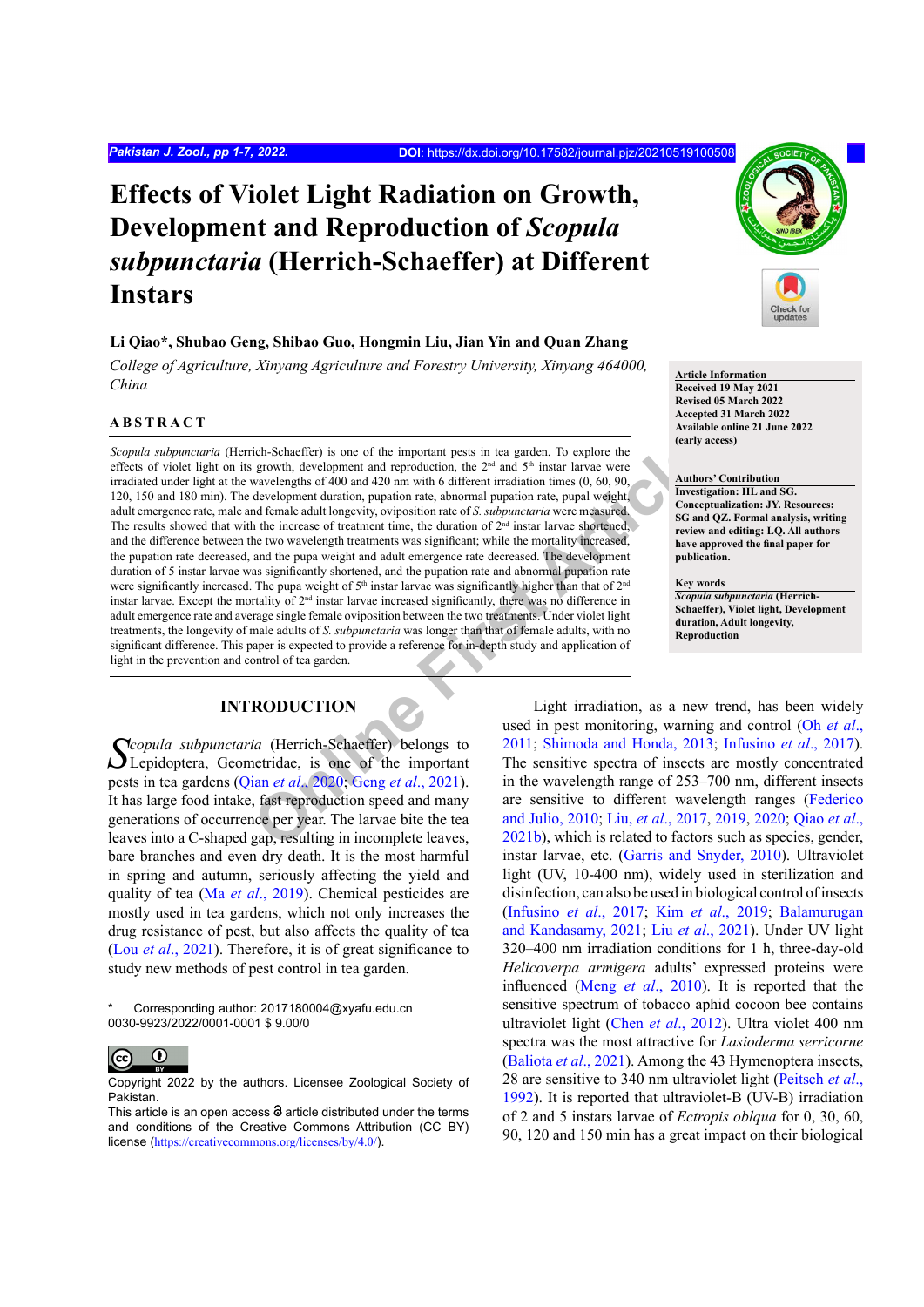properties (Zhang *et al*[., 2016a\)](#page-6-14). Ultraviolet radiation treatments (3, 6, or 9 min at 254 nm) the eggs of *Spodoptera litura*, *Corcyra cephalonica*, *Plutella xylostella* and *Helicoverpa armigera*, significantly increased the mean percentage parasitization of Trichogramma over that of the non-UV treatments (Edwin *et al*[., 2016](#page-5-6)). Ultraviolet light (UV-B), which emits radiation in the range of, the *Spodoptera litura* adults were exposed to UV-B light 280–315 nm for various time periods (0, 30, 60, 90 and 120 min), the oxidative stress marker enzymes activity changed with different treatment time [\(Karthi](#page-6-15) *et al*., 2014). At present, there is no relevant report on the effect of short-term illumination of violet light on the biological parameters of *S. subpunctaria*.

From the biological<br>
Sect of violet light on the biological<br>
Old and 420 m lights with different<br>
Old and 420 m lights with different<br>
Old and 420 m lights with different<br>
Serve the effects of violet light on<br> *Data proces* To find out the effect of violet light on the biological characteristics of *S. subpunctaria*, its 2 and 5 instars larvae were irradiated under 400 and 420 nm lights with different irradiation times, to observe the effects of violet light on the larval development duration, pupation rate, pupal deformity rate, pupal weight, adult emergence rate, male and female adult longevity and oviposition rate. This study provides a reference for insect mutation and integrated pest control.

#### **MATERIALS AND METHODS**

#### *Insect source and feeding method*

*S. subpunctaria* were collected from the tea garden in Baimiao Village, Shihegang Town, Xinyang, China. The adults were fed with fresh leaves in an artificial climate box for 5 generations under normal condition at 22–26°C, relative humidity 60–70%, the photoperiod at 12h/12h light/dark, and illumination intensity at 150–200 lux. The processing is carried out indoors.

#### *Equipment and light source*

Rtop-310y artificial climate box (Zhejiang Tuopuyunnong Technology Co., Ltd., Hangzhou, China), PM6612 digital illuminance meter (Shenzhen Huayi Intelligent Measurement Technology Co., Ltd., Shenzhen, China), the insect cage (50 cm  $\times$  50 cm  $\times$  60 cm), and use cardboard to make dark box, light sources were provided at the top, left and right sides with self-made light reaction device and LED lights (Shenzhen Rongcheng Microelectronics Technology Co., Ltd., Shenzhen, China), wavelength at 400 and 420 nm, illumination intensity at 150–200 lux.

#### *Groups and treatments*

The 2<sup>nd</sup> and 5<sup>th</sup> instars of larvae after ecdysis were put into the culture dish respectively on that day, and placed 15 cm away from the light with wavelengths of 400 and 420 nm. Six radiation time treatments were set at 0, 60, 90, 120, 150 and 180 min, respectively; and were performed at 8:00 a.m. every day, 3 repetitions for each treatment, 30 larvae for each repetition. After radiation treatments, they were kept under normal condition. Adults eclosing under the same light source and the same treatment shall be fed in pairs of male and female, and observed and recorded until the adult dies. Paired feeding containers for petri dishes (diameter: 8.5 cm) and insect cover (diameter: 8.5–9 cm, high:  $20-25$  cm). The material is acrylic transparent round tube, and top cover 30 μm mesh white mesh.

The number of dead larvae, number of pupae, number of abnormal pupae, weighed pupa weight, number of pupae emerging into adults, life span of female adults and male adults (paired feeding), number of eggs laid by females were recorded (Qiao *et al*., 2021a).

## *Data processing*

The data were processed using Excel and SPSS16.0 (SPSS Inc., Chicago, IL, USA). Duncan's multiple range test was used to analyze the significance among different treatments; *F* test was used to test the significance of difference between two lights.

## **RESULTS**

## *Effect of irradiation on 2nd instar larvae*

Under different irradiation times of 400 and 420 nm lights, the growth period of  $2<sup>nd</sup>$  and  $5<sup>th</sup>$  in star was lower than that of the control (Table I). With the extension of treatment time, the larval period gradually shortened, which was significantly different from that of the control. The larval growth under 420 nm illumination was lower than 400 nm, with significant difference.

The mortality under 400 and 420 nm light illumination was significantly higher than that of the control. With the extension of irradiation time, the mortality increased gradually. The 60 and 90 min illumination were significantly different from other treatments. The mortalities of 150 and 180 min illumination were higher than that of other treatments, while that of 120 min illumination was only lower than that of 150 min treatment, which was significantly different from other treatments. The pupation rate decreased with time extension, and the longer the treatment time, the more significant the difference was. Under the same treatment, the rate of abnormal pupae did not significant increase, which was significantly different from the control.

The pupa weight under two wavelengths of light was lower than that of the control, and the pupa of 180 min illumination was the lightest, significantly different from other treatments. The pupa weight under 420 nm illumination was lower than that of under 400 nm, and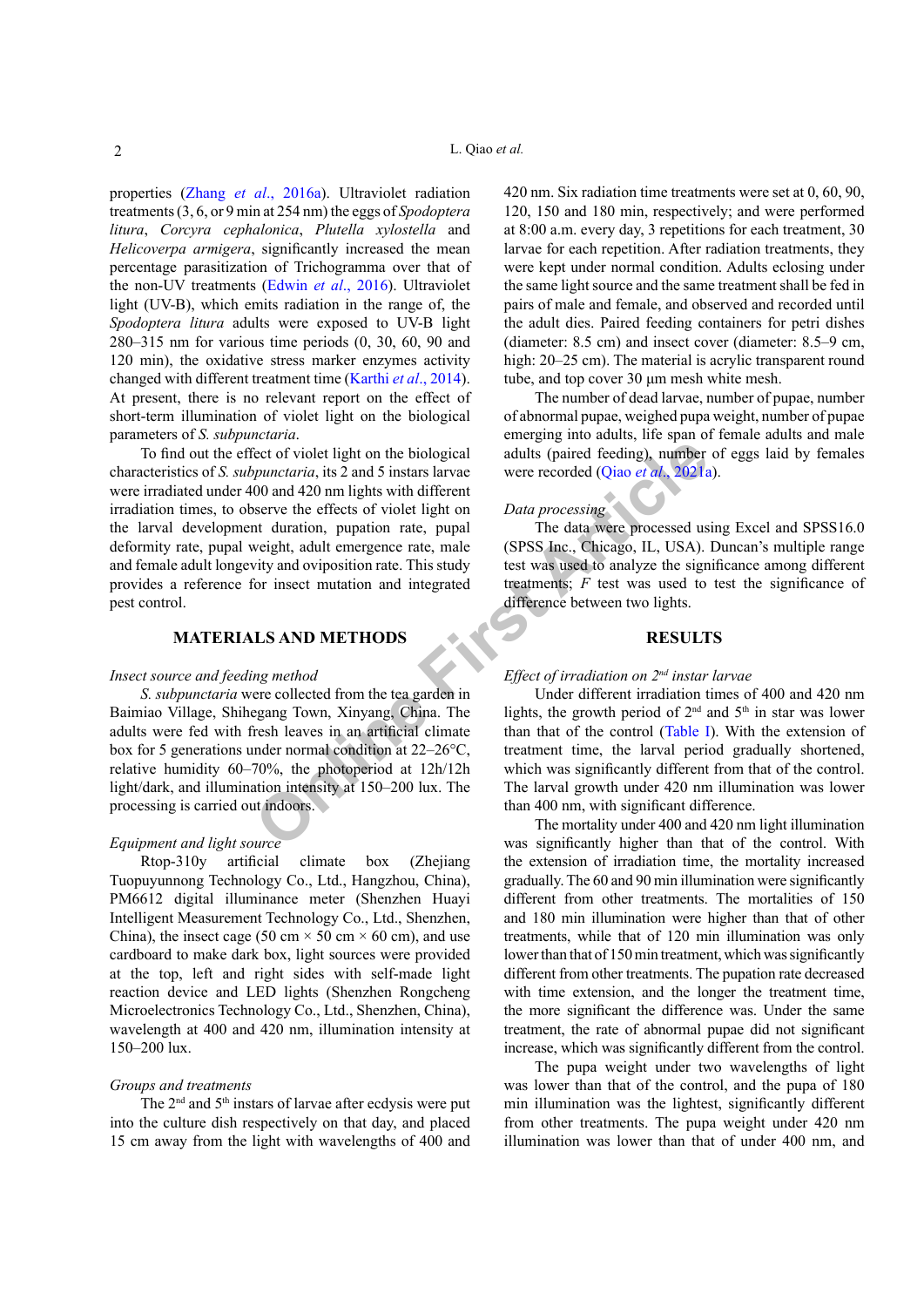showed a downward trend with the increase of treatment time, significantly different from the control, and significant difference between the two wavelength treatments. The emergence rate showed the same trend as the pupa weight, no difference between the two lights except that there was a significant difference under 120 min illumination.

# *Effect of irradiation on 5th instar larvae*

There is no difference among the  $5<sup>th</sup>$  instar larvae and the control under 400 nm illumination at different irradiation times [\(Table II](#page-2-1)), under 420 nm light, there were significant different compared with the control. 420 nm light shortened the larval stage, there was significant difference between the two wavelengths at irradiation times of 90, 120 and 180 min. With the extension of irradiation time, the mortality of each treatment did not change significantly, but the difference with the control was significant. The mortality under 420 nm light was higher than that under 400 nm light, and the pupation rate under 400 nm light showed a downward trend, which was significantly different from the control. The pupation rate of 420 nm irradiation was higher at 180 min, which was consistent with the control, the performance trend was the same as that of 400 nm light.

<span id="page-2-0"></span>

|  |  |  | Table I. Effects of light on the growth and development of 2nd instar larvae. |  |  |  |
|--|--|--|-------------------------------------------------------------------------------|--|--|--|
|--|--|--|-------------------------------------------------------------------------------|--|--|--|

| <b>Treatment</b> | Larval (d)                      |                                |                                |                                |                                                                                            |                                                                                                                                                                                                                                                                                                                                                                                                                                                                   |
|------------------|---------------------------------|--------------------------------|--------------------------------|--------------------------------|--------------------------------------------------------------------------------------------|-------------------------------------------------------------------------------------------------------------------------------------------------------------------------------------------------------------------------------------------------------------------------------------------------------------------------------------------------------------------------------------------------------------------------------------------------------------------|
| time (min)       | period                          | <b>Mortality</b><br>rate %     | <b>Pupation</b><br>rate %      | Abnormal<br>rate %             | <b>Pupal</b><br>weight (mg)                                                                | Emergence<br>rate $(\% )$                                                                                                                                                                                                                                                                                                                                                                                                                                         |
| $\theta$         | $11.73 \pm 0.72$ <sup>a</sup>   | $2.55 \pm 1.13$ <sup>d</sup>   | 93.00 $\pm$ 0 <sup>a</sup>     | $5.84 \pm 0.16$                | $119.83 \pm 1.17$ <sup>a</sup>                                                             | 91.58 $\pm$ 2.81 <sup>a</sup>                                                                                                                                                                                                                                                                                                                                                                                                                                     |
| 60               | $10.79 \pm 0.33$ <sup>abA</sup> | $35.00 \pm 1.73$ <sup>cA</sup> | $65.33 \pm 1.45$ <sup>bA</sup> | $15.68 \pm 0.80$ <sup>aA</sup> | $105.54\pm4.33^{bA}$                                                                       | $73.55 \pm 3.18$ <sup>bA</sup>                                                                                                                                                                                                                                                                                                                                                                                                                                    |
| 90               | $10.14 \pm 0.67$ <sup>abA</sup> | $33.13 \pm 2.03$ <sup>cA</sup> | $67.33 \pm 1.12^{bA}$          | $16.77 \pm 0.78$ <sup>aA</sup> | $98.5 \pm 3.18^{bA}$                                                                       | $70.45 \pm 4.33$ <sup>bA</sup>                                                                                                                                                                                                                                                                                                                                                                                                                                    |
| 120              | $10.41 \pm 0.63$ <sup>abA</sup> | $42.25 \pm 1.45^{bA}$          | $57.67 \pm 2.03$ <sup>cB</sup> | $15.94 \pm 0.93$ <sup>aA</sup> | 93.59 $\pm$ 2.78 <sup>bA</sup>                                                             | $64.95\pm4.04^{b}$                                                                                                                                                                                                                                                                                                                                                                                                                                                |
| 150              | $9.95 \pm 0.10^{abA}$           | $50.17 \pm 2.60$ <sup>aA</sup> | 49.67±2.05 <sup>dB</sup>       | $17.59 \pm 1.00$ <sup>aA</sup> | $92.64 \pm 4.06$ <sup>bA</sup>                                                             | $64.14 \pm 3.77$ <sup>bA</sup>                                                                                                                                                                                                                                                                                                                                                                                                                                    |
| 180              | $8.78 \pm 0.55$ <sup>bA</sup>   | 53.22±0.88 <sup>aA</sup>       | 47.00±1.73dB                   | $19.07 \pm 0.90$ <sup>aA</sup> | $79.37 \pm 2.60$ <sup>cA</sup>                                                             | $63.63 \pm 5.49$ <sup>bA</sup>                                                                                                                                                                                                                                                                                                                                                                                                                                    |
| $\theta$         | $11.73 \pm 0.72$ <sup>a</sup>   | $2.55 \pm 1.13$ <sup>d</sup>   | $93.00 \pm 0^a$                | $5.84 \pm 0.16^b$              | $119.83 \pm 1.17$ <sup>a</sup>                                                             | $91.58 \pm 2.81$ <sup>a</sup>                                                                                                                                                                                                                                                                                                                                                                                                                                     |
| 60               | $7.52 \pm 0.13$ <sup>bB</sup>   | $20.33 \pm 1.45$ <sup>cB</sup> | $67.00 \pm 1.15^{bA}$          | $14.90 \pm 0.89$ <sup>aA</sup> | $81.85 \pm 2.11$ <sup>bB</sup>                                                             | $71.58 \pm 2.64$ <sup>bA</sup>                                                                                                                                                                                                                                                                                                                                                                                                                                    |
| 90               | $6.97 \pm 0.09$ <sup>bB</sup>   | $22.33 \pm 1.45$ <sup>cB</sup> | $67.33 \pm 1.12$ <sup>bA</sup> | $15.89 \pm 1.01$ <sup>aA</sup> | $72.98 \pm 0.77$ <sup>cB</sup>                                                             | $72.04 \pm 1.70$ <sup>bA</sup>                                                                                                                                                                                                                                                                                                                                                                                                                                    |
| 120              | $7.08 \pm 0.14$ <sup>bB</sup>   | $30.00 \pm 1.53^{bB}$          | $68.00 \pm 1.15^{bA}$          | $15.03 \pm 1.30$ <sup>aA</sup> | $73.94 \pm 0.83$ <sup>cB</sup>                                                             | 73.88±2.83bA                                                                                                                                                                                                                                                                                                                                                                                                                                                      |
| 150              | $7.92 \pm 0.20$ <sup>bB</sup>   | $37.67 \pm 1.20$ <sup>aB</sup> | $65.00 \pm 1.53$ <sup>bA</sup> | $17.76 \pm 0.57$ <sup>aA</sup> | $73.72 \pm 1.94$ <sup>cB</sup>                                                             | $65.40 \pm 1.51$ <sup>bA</sup>                                                                                                                                                                                                                                                                                                                                                                                                                                    |
| 180              | $6.93 \pm 0.22$ <sup>bB</sup>   | $39.67 \pm 1.45$ <sup>aB</sup> | 58.33±2.91 <sup>cA</sup>       | $17.22 \pm 1.15$ <sup>aA</sup> | $71.35 \pm 2.29$ <sup>cB</sup>                                                             | $64.39 \pm 1.59$ <sup>bA</sup>                                                                                                                                                                                                                                                                                                                                                                                                                                    |
|                  |                                 |                                |                                |                                |                                                                                            |                                                                                                                                                                                                                                                                                                                                                                                                                                                                   |
|                  |                                 |                                |                                |                                | Table II. Effects of light on the growth and development of 5 <sup>th</sup> instar larvae. | Notes: Different letters in the same column indicated the significance of the difference at the level of 0.05; lowercase letters a, b, c and d indicated the<br>significance of the difference under the same wavelength and different treatment time; capital letters A and B indicated the significance of differences<br>between different wavelength; the same letter indicated no significant difference. The values in the table are mean ± standard error. |

<span id="page-2-1"></span>

|  |  |  | Table II. Effects of light on the growth and development of 5 <sup>th</sup> instar larvae. |  |
|--|--|--|--------------------------------------------------------------------------------------------|--|
|--|--|--|--------------------------------------------------------------------------------------------|--|

| Light<br>wavelength | time (min)   | Treatment Larval (d)<br>period | $\frac{0}{0}$                  | <b>Mortality rate Pupation rate</b><br>$\frac{0}{0}$ | Abnormal rate<br>$\frac{0}{0}$ | <b>Pupal weight</b><br>(mg)      | <b>Emergence rate</b><br>$(\%)$ |
|---------------------|--------------|--------------------------------|--------------------------------|------------------------------------------------------|--------------------------------|----------------------------------|---------------------------------|
| $400$ nm            | $\mathbf{0}$ | $4.93 \pm 0.35$ <sup>a</sup>   | $3.33 \pm 1.67^b$              | $96.67 \pm 1.67$ <sup>a</sup>                        | $8.40 \pm 0.50^{\circ}$        | 126.78±4.92 <sup>a</sup>         | $89.95 \pm 2.31$ <sup>a</sup>   |
|                     | 60           | $3.89 \pm 0.10$ <sup>aA</sup>  | $15.33 \pm 1.76$ <sup>aA</sup> | $85.00 \pm 2.89$ <sup>bA</sup>                       | $28.75 \pm 0.70$ <sup>aA</sup> | $115.75 \pm 3.83$ <sup>abA</sup> | $87.76 \pm 3.47$ <sup>aA</sup>  |
|                     | 90           | $4.36 \pm 0.36$ <sup>aA</sup>  | $12.67 \pm 1.45$ <sup>aB</sup> | $88.00 \pm 2.31$ <sup>bA</sup>                       | $29.28 \pm 1.09$ <sup>aA</sup> | $104.28\pm 6.93bA$               | $77.91 \pm 5.77$ <sup>abA</sup> |
|                     | 120          | $4.05 \pm 0.11$ <sup>aA</sup>  | $13.33 \pm 2.03$ <sup>aB</sup> | $87.00 \pm 1.73$ <sup>bA</sup>                       | $30.13 \pm 0.78$ <sup>aA</sup> | $98.78 \pm 5.20$ <sup>bB</sup>   | $77.23 \pm 4.05$ <sup>abA</sup> |
|                     | 150          | $3.87 \pm 0.48$ <sup>aA</sup>  | $17.67 \pm 1.45$ <sup>aA</sup> | 83.00 $\pm$ 2.72 <sup>bA</sup>                       | $30.18 \pm 0.86$ <sup>aA</sup> | $96.38 \pm 4.91bA$               | $73.64 \pm 2.96$ <sup>abA</sup> |
|                     | 180          | $4.70 \pm 0.41$ <sup>aA</sup>  | $16.67 \pm 1.67$ <sup>aA</sup> | $84.00 \pm 1.15^{bB}$                                | 32.18 $\pm$ 1.05 <sup>aA</sup> | 94.19 $\pm$ 3.47 <sup>bA</sup>   | $67.93 \pm 2.63$ <sup>bA</sup>  |
| $420 \text{ nm}$    | $\mathbf{0}$ | $4.93 \pm 0.35$ <sup>a</sup>   | $3.33 \pm 1.67^b$              | $96.67 \pm 1.67$ <sup>a</sup>                        | $8.40 \pm 0.50$ <sup>d</sup>   | 126.78±4.92 <sup>a</sup>         | $89.95 \pm 2.31$ <sup>a</sup>   |
|                     | 60           | $2.32 \pm 0.15$ <sub>bcA</sub> | $16.00 \pm 1.00$ <sup>aA</sup> | $86.67 \pm 1.67$ <sup>bA</sup>                       | $17.99 \pm 1.27$ <sup>cB</sup> | 97.17 $\pm$ 2.36 <sup>bB</sup>   | $84.82 \pm 1.14^{abA}$          |
|                     | 90           | $1.95 \pm 0.41$ <sub>bcB</sub> | $16.33 \pm 0.88$ <sup>aA</sup> | $85.00 \pm 2.89$ <sup>bA</sup>                       | $21.91\pm 0.95^{bB}$           | 99.32 $\pm$ 2.06 <sup>bB</sup>   | $79.03 \pm 4.13$ bcA            |
|                     | 120          | $2.02\pm 0.19$ <sub>bcB</sub>  | $17.33 \pm 1.45$ <sup>aA</sup> | $81.67 \pm 1.67$ <sup>bB</sup>                       | $27.92 \pm 1.05$ <sup>aA</sup> | $100.59 \pm 4.30$ <sup>bA</sup>  | $77.43 \pm 1.70$ <sup>bcA</sup> |
|                     | 150          | $2.73 \pm 0.12$ <sup>bA</sup>  | $17.67 \pm 1.45$ <sup>aA</sup> | $81.67\pm4.41bA$                                     | $27.59 \pm 1.53$ <sup>aA</sup> | $89.01 \pm 2.08$ <sup>bB</sup>   | 74.88±3.19bcA                   |
|                     | 180          | $1.55 \pm 0.16$ <sup>cB</sup>  | $18.00 \pm 1.15$ <sup>aA</sup> | 90.00 $\pm$ 0 <sup>abA</sup>                         | 31.67 $\pm$ 1.33 <sup>aA</sup> | 90.12 $\pm$ 1.63 <sup>bB</sup>   | $68.57 \pm 1.05$ <sup>cA</sup>  |

For superscripts and other statistical details see [Table I.](#page-2-0)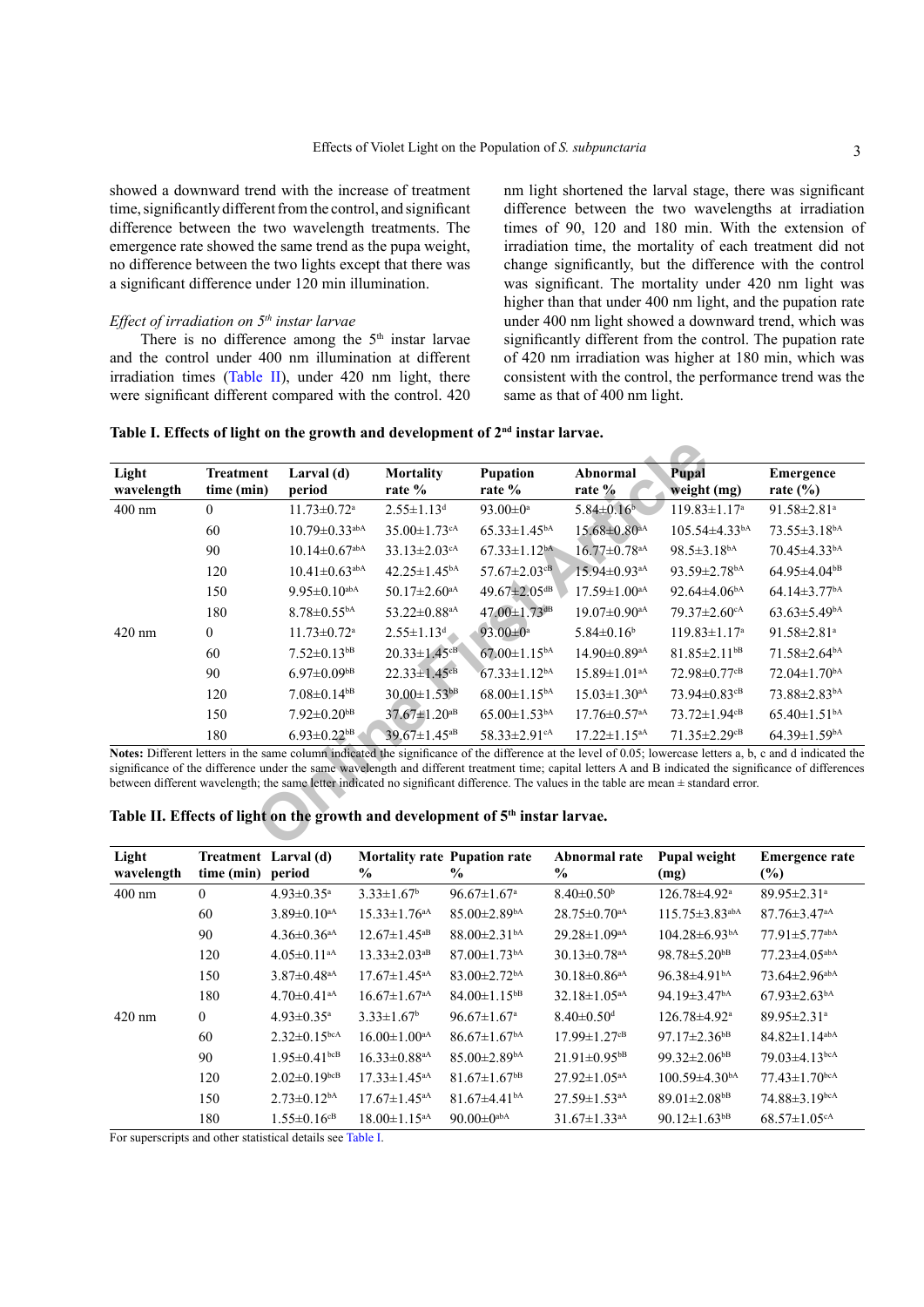The rate of abnormal pupae of two lights irradiation was significantly higher than that of the control. The pupa weight decreased with the increase of time, which was significantly different from the control, and there was significant difference between the two lights irradiation. The pupa weight decreased gradually with the extension of irradiation time. The emergence rate at 180 min irradiation was the lowest. From the treatment of 5th instar larvae, with the increase of instar, its stress resistance gradually increased and its adaptability to adverse environment increased, which laid a foundation for population reproduction.

#### *Effect of irradiation on adult longevity*

<sup>d</sup> instar larvae had a certain effect<br>
instar larvae was significantly higults. When the irradiation at 150<br>
increase between the female longevity<br>
incense between the female longevity<br>
and II). Under 420 nm light irradi Illumination of 2nd instar larvae had a certain effect on the longevity of adults. When the irradiation at 150 and 180 min, the difference between the female longevity and the control was significant. The longevity of males showed the same trend as that of females. Under 420 nm light irradiation, there was significant difference among 120–180 min irradiation and the control, the longevity was significantly shortened. The longevity of males in each treatment was higher than that of females, and there was no difference between the two lights (Table III). Illumination of 5nd instar larvae under 400 nm, there was no significant difference on the longevity of females at each irradiation time, but was a significant difference compared with the control. The two wavelengths showed the same trend, with the extension of irradiation time, the longevity of female and male adults decreased.

## *Effects of illumination on female oviposition* The 2<sup>nd</sup> and 5<sup>th</sup> instar larvae under two lights showed

that the oviposition per female decreased with the extension of time [\(Table IV\)](#page-4-0). The two lights irradiation showed that the oviposition per female under 420 nm light was lower than that under 400 nm light. For the 5th instar larvae, there were significant differences among the control and treatments. The maximum oviposition of a single female showed a same trend as that of oviposition per female, with a gradual downward trend. The oviposition per female under 400 nm light was higher than that under 420 nm light.

#### *Effects of insect instar on larval growth and development under the same light*

Under 400 nm light irradiation, the mortality of 2<sup>nd</sup> instar larvae was significantly higher than that of  $5<sup>th</sup>$  instar larvae, and the mortality of  $2<sup>nd</sup>$  instar larvae increased gradually with the extension of treatment time ([Tables I](#page-2-0) and II). Under 420 nm light irradiation, the mortality trend of the two instars was consistent with that of 400 nm light, showing that the mortality caused by violet light irradiation was related to the instar. The lower the instar, the weaker the resistance, thus the higher the mortality, and vice versa.

The pupation rate of the control was higher and there was no difference with the two instars ([Tables I](#page-2-0) and [II](#page-2-1)). The pupation rate of  $2<sup>nd</sup>$  instar larvae was significantly lower than that of 5<sup>th</sup> instar larvae under light irradiation, indicating that the pupation rate is greatly affected by the instar under the same light irradiation. The rate of abnormal pupae of 5th instar larvae was significantly higher than that of 2nd instar larvae, indicating that light had a great impact on the quality of pupation in the  $5<sup>th</sup>$  instar larvae group, resulting in an increase in the rate of abnormal pupae.

<span id="page-3-0"></span>

| Table III. Effects of light on the longevity of 2 <sup>nd</sup> and 5 <sup>th</sup> instar larvae. |
|----------------------------------------------------------------------------------------------------|
|----------------------------------------------------------------------------------------------------|

| Light<br>wavelength | Treatment<br>time (min) | $2nd$ instar                   |                                | $5th$ instar                  |                                |  |  |
|---------------------|-------------------------|--------------------------------|--------------------------------|-------------------------------|--------------------------------|--|--|
|                     |                         | Female                         | Male                           | Female                        | Male                           |  |  |
| $400 \text{ nm}$    | $\mathbf{0}$            | $8.00 \pm 1.15$ <sup>a</sup>   | $9.00 \pm 1.15^{\text{a}}$     | $8.47 \pm 0.79$ <sup>a</sup>  | 9.33 $\pm$ 0.88 <sup>a</sup>   |  |  |
|                     | 60                      | $5.98 \pm 0.54$ <sup>abA</sup> | $7.85 \pm 0.20$ <sup>abA</sup> | $6.33 \pm 0.88$ <sup>bA</sup> | $7.67 \pm 0.88$ <sup>abA</sup> |  |  |
|                     | 90                      | $6.08 \pm 0.33$ <sup>abA</sup> | $6.30\pm0.35^{bA}$             | $6.03 \pm 0.26$ <sup>bA</sup> | $8.90 \pm 0.10$ <sup>abA</sup> |  |  |
|                     | 120                     | $5.67 \pm 0.33$ <sup>abA</sup> | $5.80 \pm 0.42$ <sup>bA</sup>  | $5.70 \pm 0.17$ <sup>bA</sup> | $6.76 \pm 0.39$ <sup>bA</sup>  |  |  |
|                     | 150                     | $4.55 \pm 0.58$ <sup>bA</sup>  | $5.33 \pm 0.88$ <sup>bA</sup>  | $4.80 \pm 0.25^{bA}$          | $6.38 \pm 0.36$ <sup>bA</sup>  |  |  |
|                     | 180                     | $4.02 \pm 0.77$ <sup>bA</sup>  | $5.67 \pm 0.33$ <sup>bA</sup>  | $4.70 \pm 0.57$ <sup>bA</sup> | $6.50 \pm 0.36$ <sup>bA</sup>  |  |  |
| $420 \text{ nm}$    | $\boldsymbol{0}$        | $8.00 \pm 1.15$ <sup>a</sup>   | $9.00 \pm 1.15^{\text{a}}$     | $8.47 \pm 0.79$ <sup>a</sup>  | 9.33 $\pm$ 0.88 <sup>a</sup>   |  |  |
|                     | 60                      | $5.82 \pm 0.45$ <sup>abA</sup> | $7.94 \pm 0.24$ <sup>abA</sup> | $5.37 \pm 0.35^{bA}$          | $7.37 \pm 0.58$ <sup>abA</sup> |  |  |
|                     | 90                      | $5.68 \pm 0.27$ <sup>abA</sup> | $7.09 \pm 0.27$ <sup>abA</sup> | $5.42 \pm 0.52$ <sup>bA</sup> | $7.87 \pm 0.47$ <sup>abA</sup> |  |  |
|                     | 120                     | $5.44 \pm 0.45$ <sup>abA</sup> | $6.19 \pm 0.31$ <sup>bA</sup>  | $5.06 \pm 0.53$ <sup>bA</sup> | $7.07 \pm 0.64$ <sup>abA</sup> |  |  |
|                     | 150                     | $5.05 \pm 0.40$ <sup>bA</sup>  | $5.57 \pm 0.30$ <sup>bA</sup>  | $4.85 \pm 0.31$ <sup>bA</sup> | $6.72 \pm 0.64$ <sup>abA</sup> |  |  |
|                     | 180                     | $4.26 \pm 0.58$ <sup>bA</sup>  | $5.69 \pm 0.32$ <sup>bA</sup>  | $4.33 \pm 0.43$ <sup>bA</sup> | $6.11 \pm 0.59$ <sup>bA</sup>  |  |  |

For superscripts and other statistical details see [Table I.](#page-2-0)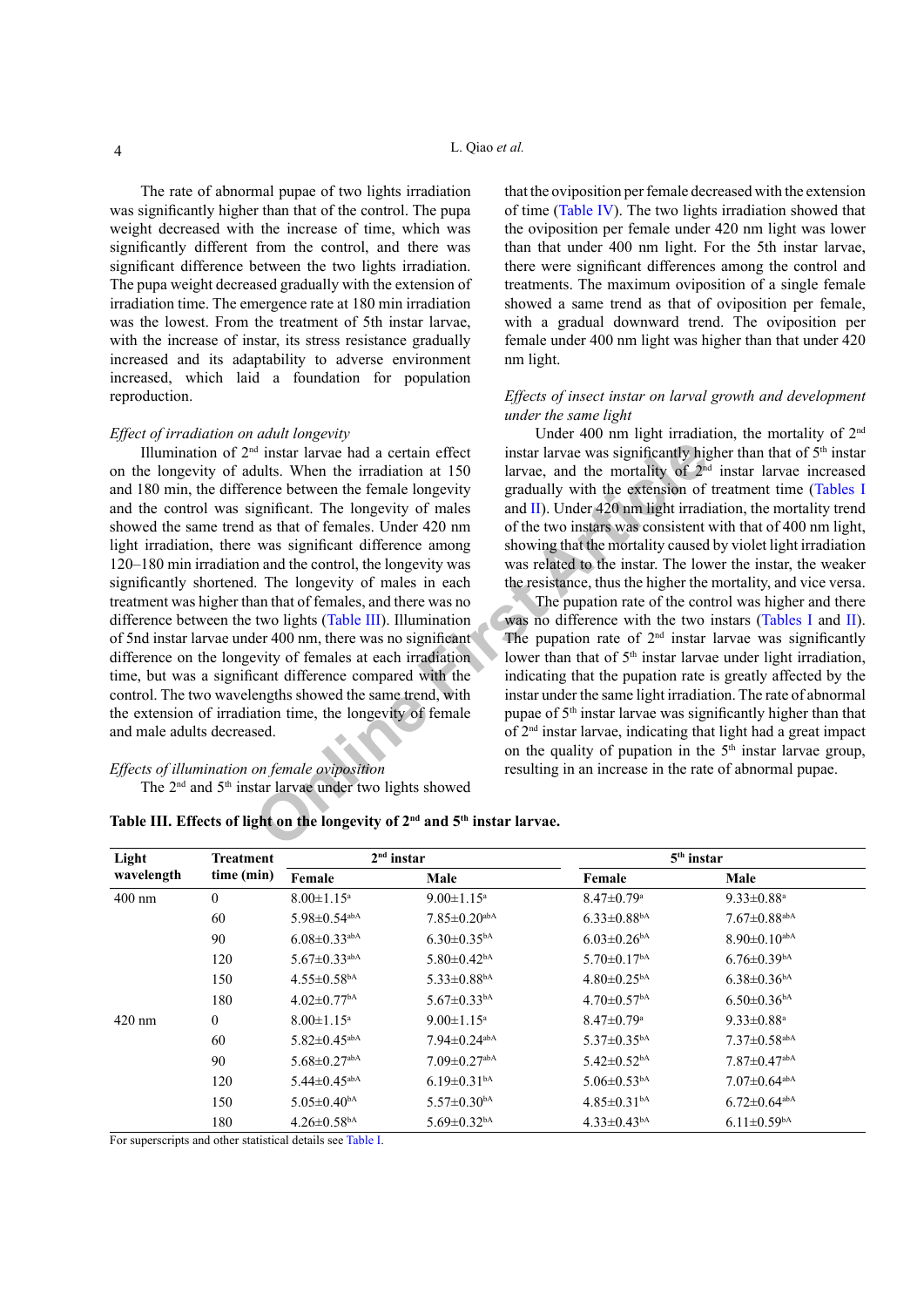| Light<br>wavelength                                                                                                                                                                                                                                                                                                                                                                    | <b>Treatment</b> | $2nd$ instar                                                                                                                                                                                                                                                                                                                                                                                                                                                                           |                                          |                                                                           |                                                                                                                                                                                        | $5th$ instar                                                                                                                                                                                        |
|----------------------------------------------------------------------------------------------------------------------------------------------------------------------------------------------------------------------------------------------------------------------------------------------------------------------------------------------------------------------------------------|------------------|----------------------------------------------------------------------------------------------------------------------------------------------------------------------------------------------------------------------------------------------------------------------------------------------------------------------------------------------------------------------------------------------------------------------------------------------------------------------------------------|------------------------------------------|---------------------------------------------------------------------------|----------------------------------------------------------------------------------------------------------------------------------------------------------------------------------------|-----------------------------------------------------------------------------------------------------------------------------------------------------------------------------------------------------|
|                                                                                                                                                                                                                                                                                                                                                                                        | time (min)       | <b>Oviposition per</b><br>female                                                                                                                                                                                                                                                                                                                                                                                                                                                       | <b>Maximum oviposition</b><br>per female |                                                                           | <b>Oviposition per</b><br>female                                                                                                                                                       | <b>Maximum</b> oviposition per<br>female                                                                                                                                                            |
| $400$ nm                                                                                                                                                                                                                                                                                                                                                                               | $\theta$         | 422.37±3.02 <sup>a</sup>                                                                                                                                                                                                                                                                                                                                                                                                                                                               | 775                                      |                                                                           | 427.13±8.69 <sup>a</sup>                                                                                                                                                               | 564                                                                                                                                                                                                 |
|                                                                                                                                                                                                                                                                                                                                                                                        | 60               | $195.26 \pm 4.62$ <sup>bA</sup>                                                                                                                                                                                                                                                                                                                                                                                                                                                        | 672                                      |                                                                           | $163.26\pm6.69^{bA}$                                                                                                                                                                   | 526                                                                                                                                                                                                 |
|                                                                                                                                                                                                                                                                                                                                                                                        | 90               | $144.35\pm 6.66$ cA                                                                                                                                                                                                                                                                                                                                                                                                                                                                    | 622                                      |                                                                           | $161.18 \pm 3.48$ <sup>bA</sup>                                                                                                                                                        | 506                                                                                                                                                                                                 |
|                                                                                                                                                                                                                                                                                                                                                                                        | 120              | 145.27±5.69 <sup>cA</sup>                                                                                                                                                                                                                                                                                                                                                                                                                                                              | 439                                      |                                                                           | 131.35±5.81 <sup>cA</sup>                                                                                                                                                              | 359                                                                                                                                                                                                 |
|                                                                                                                                                                                                                                                                                                                                                                                        | 150              | 123.56±5.86 <sup>cdA</sup>                                                                                                                                                                                                                                                                                                                                                                                                                                                             | 365                                      |                                                                           | $122.62 \pm 5.33$ cA                                                                                                                                                                   | 327                                                                                                                                                                                                 |
|                                                                                                                                                                                                                                                                                                                                                                                        | 180              | $107.33 \pm 4.36$ <sup>dA</sup>                                                                                                                                                                                                                                                                                                                                                                                                                                                        | 295                                      |                                                                           | $102.37\pm 6.94$ <sup>dA</sup>                                                                                                                                                         | 210                                                                                                                                                                                                 |
| 420 nm                                                                                                                                                                                                                                                                                                                                                                                 | $\overline{0}$   | 422.37±16.02 <sup>a</sup>                                                                                                                                                                                                                                                                                                                                                                                                                                                              | 775                                      |                                                                           | 427.13±8.69 <sup>a</sup>                                                                                                                                                               | 564                                                                                                                                                                                                 |
|                                                                                                                                                                                                                                                                                                                                                                                        | 60               | 181.00±4.36 <sup>bB</sup>                                                                                                                                                                                                                                                                                                                                                                                                                                                              | 556                                      |                                                                           | $168.67 \pm 2.40^{bA}$                                                                                                                                                                 | 502                                                                                                                                                                                                 |
|                                                                                                                                                                                                                                                                                                                                                                                        | 90               | 147.33±4.81cA                                                                                                                                                                                                                                                                                                                                                                                                                                                                          | 513                                      |                                                                           | $163.00\pm4.16^{bA}$                                                                                                                                                                   | 475                                                                                                                                                                                                 |
|                                                                                                                                                                                                                                                                                                                                                                                        | 120              | 125.00±5.77 <sup>cdB</sup>                                                                                                                                                                                                                                                                                                                                                                                                                                                             | 479                                      |                                                                           | 134.67±6.77cA                                                                                                                                                                          | 362                                                                                                                                                                                                 |
|                                                                                                                                                                                                                                                                                                                                                                                        | 150              | $102.00 \pm 1.15$ <sup>dB</sup>                                                                                                                                                                                                                                                                                                                                                                                                                                                        | 305                                      |                                                                           | $109.33 \pm 2.96$ dB                                                                                                                                                                   | 303                                                                                                                                                                                                 |
|                                                                                                                                                                                                                                                                                                                                                                                        | 180              | $102.33 \pm 1.76$ <sup>dA</sup>                                                                                                                                                                                                                                                                                                                                                                                                                                                        | 271                                      |                                                                           | $105.00 \pm 3.21$ <sup>dA</sup>                                                                                                                                                        | 376                                                                                                                                                                                                 |
|                                                                                                                                                                                                                                                                                                                                                                                        |                  | For superscripts and other statistical details see Table I.                                                                                                                                                                                                                                                                                                                                                                                                                            |                                          |                                                                           |                                                                                                                                                                                        |                                                                                                                                                                                                     |
|                                                                                                                                                                                                                                                                                                                                                                                        |                  | Under 400 nm light irradiation, the emergence rate<br>of the 5 <sup>th</sup> instar was significantly higher than that of the<br>2 <sup>nd</sup> instar, with no significant difference compared with<br>control. Under 420 nm light treatment, the difference<br>between the $2nd$ instar and the $5th$ instar were significant<br>under 60 and 150 min irradiation, and the emergence rate<br>of the 5 <sup>th</sup> instar larva was higher than that of the 2 <sup>nd</sup> instar |                                          | 100<br>Oviposition rate (%)<br>80<br>60<br>40<br>$20\,$<br>$\Omega$       | $\blacksquare$ 2 instar<br>$\square$ 5 instar                                                                                                                                          | $\equiv$ 2 instar<br>100<br>$\Box$ 5 instar<br>$\begin{array}{l} \circledast\circledast\circledast\\ \bullet\bullet\circledast\circledast\circledast\circledast \end{array}$<br>Oviposition<br>$20$ |
| larva.                                                                                                                                                                                                                                                                                                                                                                                 |                  |                                                                                                                                                                                                                                                                                                                                                                                                                                                                                        |                                          | $\overline{0}$                                                            | 60<br>90<br>120 150 180<br>Treatment time at 400 nm (min)                                                                                                                              | $\boldsymbol{0}$<br>60<br>90<br>120 150 180<br>Treatment time at 420 nm (min)                                                                                                                       |
| Under 400 nm light irradiation, the longevity of male<br>adults in the 5 <sup>th</sup> instar larva group was higher than that<br>in the $2nd$ instar larva group at $120-180$ min irradiation,<br>with no significant difference, with the same trend of<br>control and 60 min irradiation. At 90 min irradiation, the<br>difference was significant, the longevity of male adults in |                  |                                                                                                                                                                                                                                                                                                                                                                                                                                                                                        |                                          | treatment time on the oviposition rate.<br>The values are Mean $\pm$ SEM. | Fig. 1. Effects of different wavelengths and different<br>Different letters indicate the significant difference at the<br>level of 0.05 at the same treatment time on 2 and 5 instars. |                                                                                                                                                                                                     |

<span id="page-4-0"></span>**Table IV. Effects of irradiation of larvae with different wavelengths on the oviposition of adults.**

Under 400 nm light irradiation, the longevity of male adults in the 5th instar larva group was higher than that in the  $2<sup>nd</sup>$  instar larva group at  $120-180$  min irradiation, with no significant difference, with the same trend of control and 60 min irradiation. At 90 min irradiation, the difference was significant, the longevity of male adults in the  $5<sup>th</sup>$  instar larva group was significantly longer than that in the  $2<sup>nd</sup>$  instar larva group. Under 420 nm light, there was no difference in the overall trend, indicating that different time irradiation of violet light shortens the longevity of adults for 2nd instar larvae, but has relatively little effect on 5nd instar larvae.

Under the treatment of two different wavelengths of light, the oviposition rate of adults in the  $2<sup>nd</sup>$  instar larva group was higher than that in the  $5<sup>th</sup>$  instar larva group under the treatment time of 60–120 min, and the oviposition rate of adults in the  $5<sup>th</sup>$  instar larva group was higher than that in the  $2<sup>nd</sup>$  instar larva group under the treatment time of 150–180 min, with significant difference [\(Fig. 1](#page-4-1)). Overall, the oviposition rate decreased with the extension of irradiation time.



<span id="page-4-1"></span>Fig. 1. Effects of different wavelengths and different treatment time on the oviposition rate.

## **DISCUSSION**

This study showed that, with the increase of irradiation time, the insect mortality increased gradually, and the pupation rate, abnormal pupation rate, pupa weight, adult emergence rate, male and female adult longevity and oviposition rate all showed a downward trend. The results were consistent with the changing trend of *Ectropis grisescens* Warren larvae irradiated by UV-B [\(Zhang](#page-6-14) *et al*., [2016a](#page-6-14)), and were consistent with [Fang's \(2015\)](#page-5-7) study in *Grapholitha molesta* treated with 395 nm light. However, it is not consistent with the research by exposing the black soldier fly adults with UV-LED resulting in enhancement of its indoor reproduction (Oonincx *et al*., 2016), and may due to different insects respond to different lights. In addition, the adult emergence rate after violet light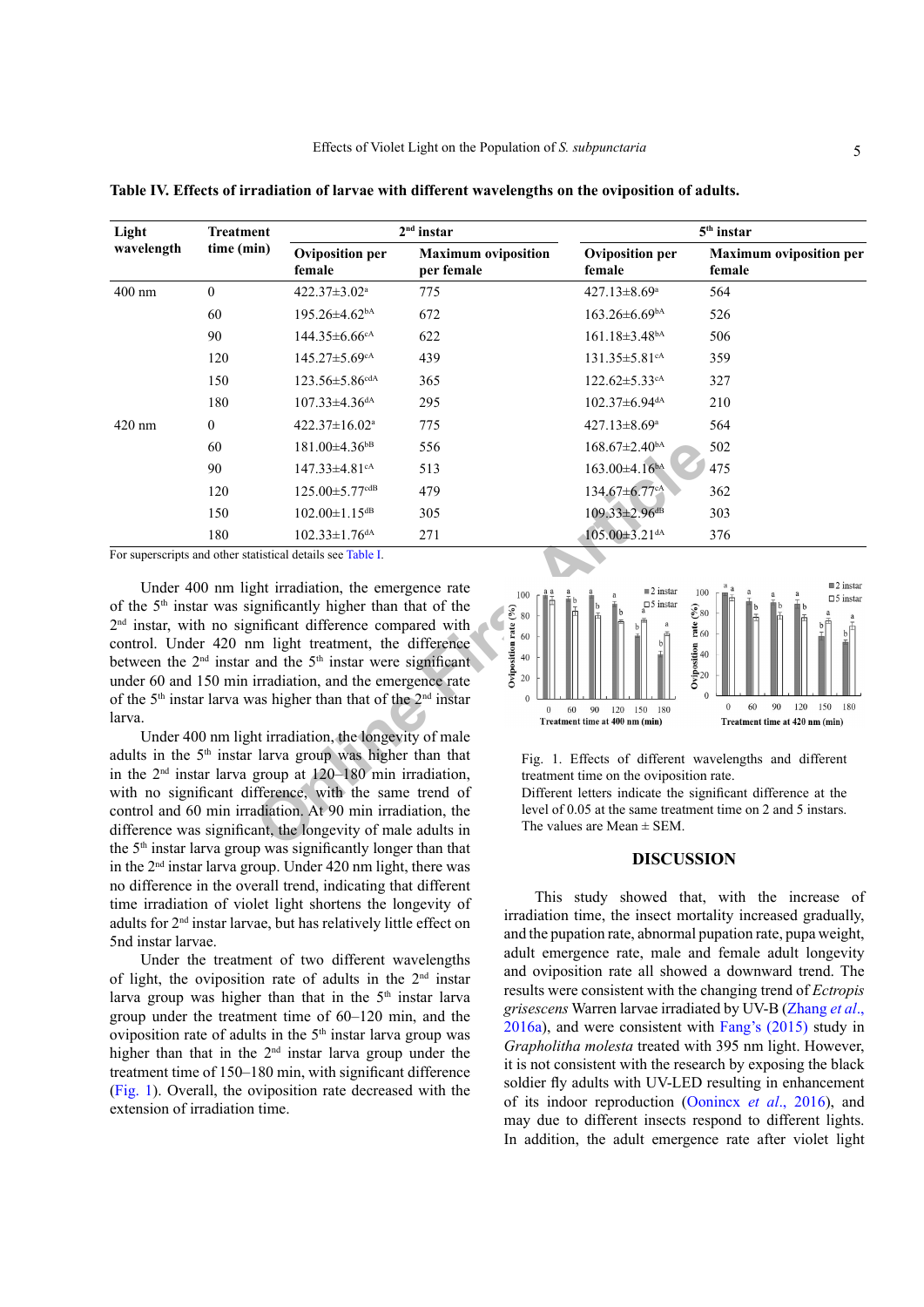treatment decreased significantly, which was consistent with Liu *et al*[. \(2021\)](#page-6-11) on the emergence rate of *Drosophila melanogaster* treated with lights.

Different instar larvae have different effects on different treatments, and suitable instars can be selected for control, which is consistent with the research results of different instar larvae of *Drosophila melanogaster* under UV light treatments ([Ghadireh and Mohammad,](#page-5-8) [2009\)](#page-5-8). The results of this study showed that the longevity of adults decreased with increasing treatment time which was consistent with the conclusion that UV radiation can promote aging and decrease longevity in invertebrates [\(Shen and Tower, 2019](#page-6-17)). The increase of wavelength, the longevity of males of  $2<sup>nd</sup>$  instar larvae was higher than that of females, which was consistent with the conclusion between reproductive yield and longevity in male nutrients, toxic semen and life history theory in the hypothesis that the longevity of males was higher than that of females (Zhang *et al*[., 2016b](#page-6-18)).

was consis[t](https://doi.org/10.1080/09583157.2012.655261)ent with the conclusion<br>
ield and longevity in male nutrients,<br>
ield and longevity in male nutrients,<br>
and susceptible *Lasioder*<br>
of serves in the hypothesis that<br> *Ohen, Z.*, Vauaring, R.P., Vauaring, R.P.<br>
2. In this study, the behavior and biological parameters of male and female *S. subpunctaria* changed with irradiation of different wavelengths and irradiation time. Different instars had a great influence on the pupation rate under the irradiation of same wavelength, irradiation in pre-pupation stage can significantly affect the quality of pupation, resulting in an increase in the rate of abnormal pupation, while irradiation at 2<sup>nd</sup> instar larvae may cause it had a certain degree of adaptability, the specific reason needs to be further studied. In addition, the impact on the treatment of successive generations of adults needs to be further studied.

# **CONCLUSION**

The irradiation of lights at 400 and 420 nm had an impact on the growth of *S. subctaria*, with its larval development duration, pupation rate, abnormal pupation rate, pupal weight, adult emergence rate reduced, the longevity of male and female adults reduced, the life cycle shortened and the number of next generation larvae reduced, so as to achieve the purpose of prevention and control. This paper aims to provide a reference for the research and application of light trapping and killing technology in the field of green control of tea pests.

#### **ACKNOWLEDGEMENTS**

This study was supported by Key Research and Development and Promotion Projects (Scientific and Technological Breakthrough) of Henan Province (Project name: Based on the combined control technology of light and biocontrol bacteria for lepidopteran pests in tea garden; No.: 222102110109); National Key R&D Program of China (No.: 2017YFD0200907), and Creation

and Application of Attractant on *Scopula subpunctaria* Herrich-Schaeffer (No.: 20200017).

#### *Statement of conflict of interests*

The authors have declared no conflict of interest.

## **REFERENCES**

- <span id="page-5-3"></span>Balamurugan, R. and Kandasamy, P., 2021. Effectiveness of portable solar-powered light-emitting diode insect trap: Experimental investigation in a groundnut field. *J. Asia-Pac. Ent.*, **24**: 1024-1032. <https://doi.org/10.1016/j.aspen.2021.09.013>
- <span id="page-5-5"></span>Baliota, G.V., Athanassiou, C.G. and Cohnstaedt, L.W., 2021. Response of phosphine-resistant and susceptible *Lasioderma serricorne* adults to different light spectra. *J. stored Prod. Res.*, **92**: 101808. <https://doi.org/10.1016/j.jspr.2021.101808>
- <span id="page-5-4"></span>Chen, Z., Kuang, R.P., Zhou, J.X. and Liu, X., 2012. Phototactic behavior in *Aphidius gifuensis* (Hymenopera: Braconidae). *Biocontrol. Sci. Technol.*, **22**: 271-279. [https://doi.org/10.1080/095](https://doi.org/10.1080/09583157.2012.655261) 83157.2012.655261
- <span id="page-5-6"></span>Edwin, E.S., Vasantha-Srinivasan, P., Ponsankar, A., Thanigaivel, A., Selin-Rani, S., Mankin, R.W., Senthil-Nathan, S., Kalaivani, K., Murali-Baskaran, R.K., Duraipandiyan, V. and Al-Dhabi, N.A., 2016. Effects of temperature and nonionizing ultraviolet radiation treatments of eggs of five host insects on production of *Trichogramma chilonis* Ishii (Hymenoptera: Trichogrammatidae) for biological control applications. *J. Asia-Pac. Ent.*, **19**: 1139- 1144. <https://doi.org/10.1016/j.aspen.2016.09.011>
- <span id="page-5-7"></span>Fang, C., 2015. *Effect of different lights on main biological parameters and protective enzymes of Grapholita molesta* (*Lepidoptera: Tortricidae*). Northwest A and F University, Yangling, China.
- <span id="page-5-1"></span>Federico, C. and Julio, C.R., 2010. Behavioral responses of larvae and adults of *Estigmene acrea* (Lepidoptera: Arctiidae) to light of different wavelengths. *Fl. Entomol,* **93**: 505-509. [https://doi.](https://doi.org/10.1653/024.093.0405) [org/10.1653/024.093.0405](https://doi.org/10.1653/024.093.0405)
- <span id="page-5-2"></span>Garris, H.W. and Snyder, J.A., 2010. Sex-specific attraction of moth species to ultraviolet light traps. *Southeast. Nat.*, **9**: 427-434. [https://doi.](https://doi.org/10.1656/058.009.0302) [org/10.1656/058.009.0302](https://doi.org/10.1656/058.009.0302)
- <span id="page-5-0"></span>Geng, S.B., Hou, H.L., Wang, G.J., June C.L., Yin, J. and Qiao, L., 2021. Temperature dependent ovi position model of *Scopula subpunctaria* (Lepidoptera: Geometridae). *J. Asia-Pac. Entomol.*, **24**: 948-953. <https://doi.org/10.1016/j.aspen.2021.08.004>
- <span id="page-5-8"></span>Ghadireh, M. and Mohammad, T., 2009. A study of the effect of ultraviolet light (UVC) in short intervals on 3rd instar larvae of *Drosophila melanogaster*. *J.*